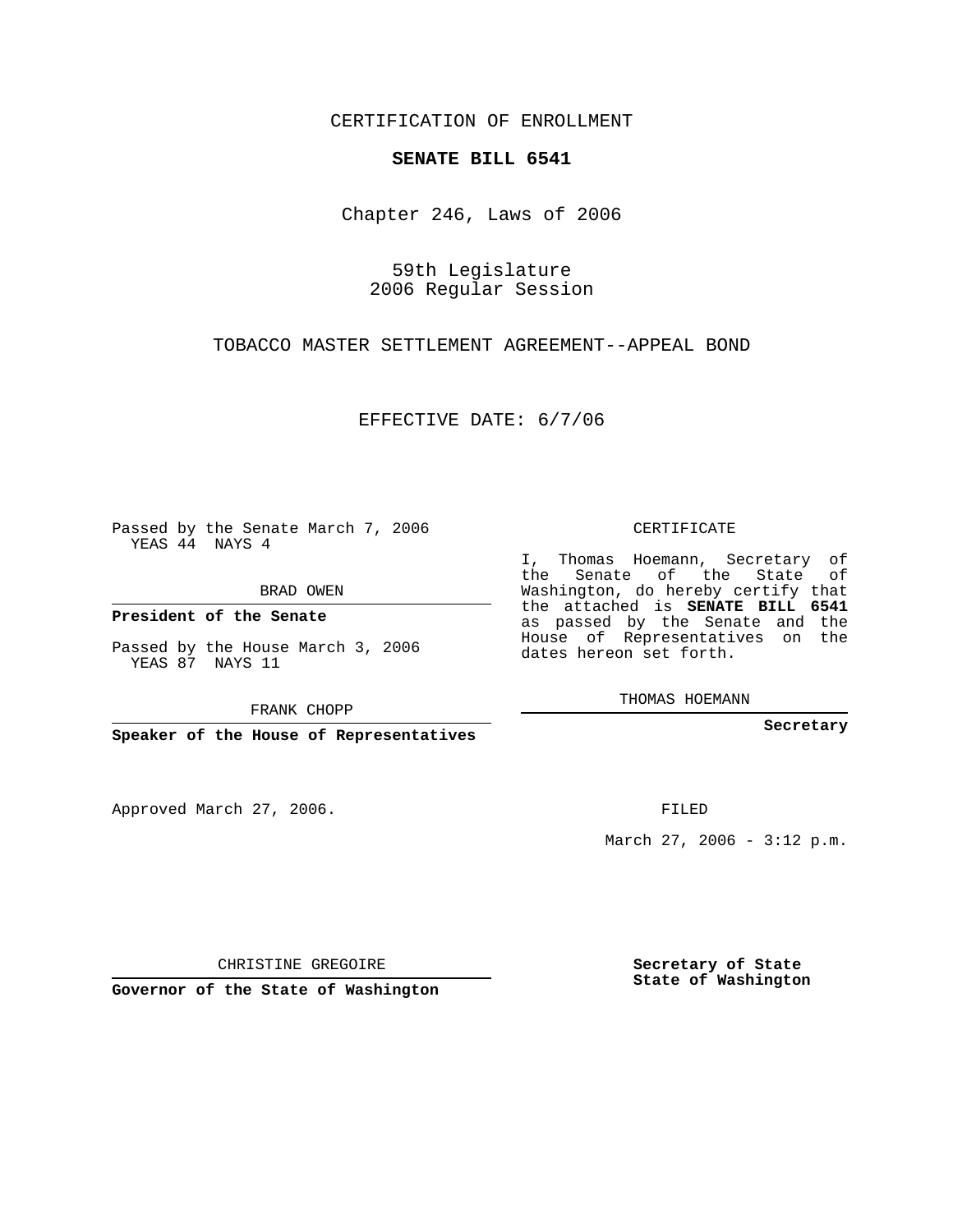## **SENATE BILL 6541** \_\_\_\_\_\_\_\_\_\_\_\_\_\_\_\_\_\_\_\_\_\_\_\_\_\_\_\_\_\_\_\_\_\_\_\_\_\_\_\_\_\_\_\_\_

\_\_\_\_\_\_\_\_\_\_\_\_\_\_\_\_\_\_\_\_\_\_\_\_\_\_\_\_\_\_\_\_\_\_\_\_\_\_\_\_\_\_\_\_\_

AS AMENDED BY THE HOUSE

Passed Legislature - 2006 Regular Session

**State of Washington 59th Legislature 2006 Regular Session By** Senators Prentice and Zarelli

Read first time 01/13/2006. Referred to Committee on Ways & Means.

 AN ACT Relating to appeal bond requirements involving judgments against signatories of the tobacco master settlement agreement; adding a new section to chapter 43.340 RCW; and creating new sections.

BE IT ENACTED BY THE LEGISLATURE OF THE STATE OF WASHINGTON:

NEW SECTION. **Sec. 1.** (1) The legislature finds that:

 (a) Over the past five years, Washington has received more than seven hundred million dollars from the tobacco master settlement 8 agreement;

 (b) While the state has securitized a portion of the moneys it was promised under the master settlement agreement, the remainder of the master settlement agreement payments is used to fund important health programs such as the state's basic health plan, children's health insurance, childhood vaccines, and public health;

 (c) Litigation now pending in the state or filed in the future could result in damage awards against master settlement agreement signatories or their successors or affiliates that are so large that the defendants could obtain a stay of the execution of the judgment while they appeal only by declaring bankruptcy, rather than posting an appeal bond under state law;